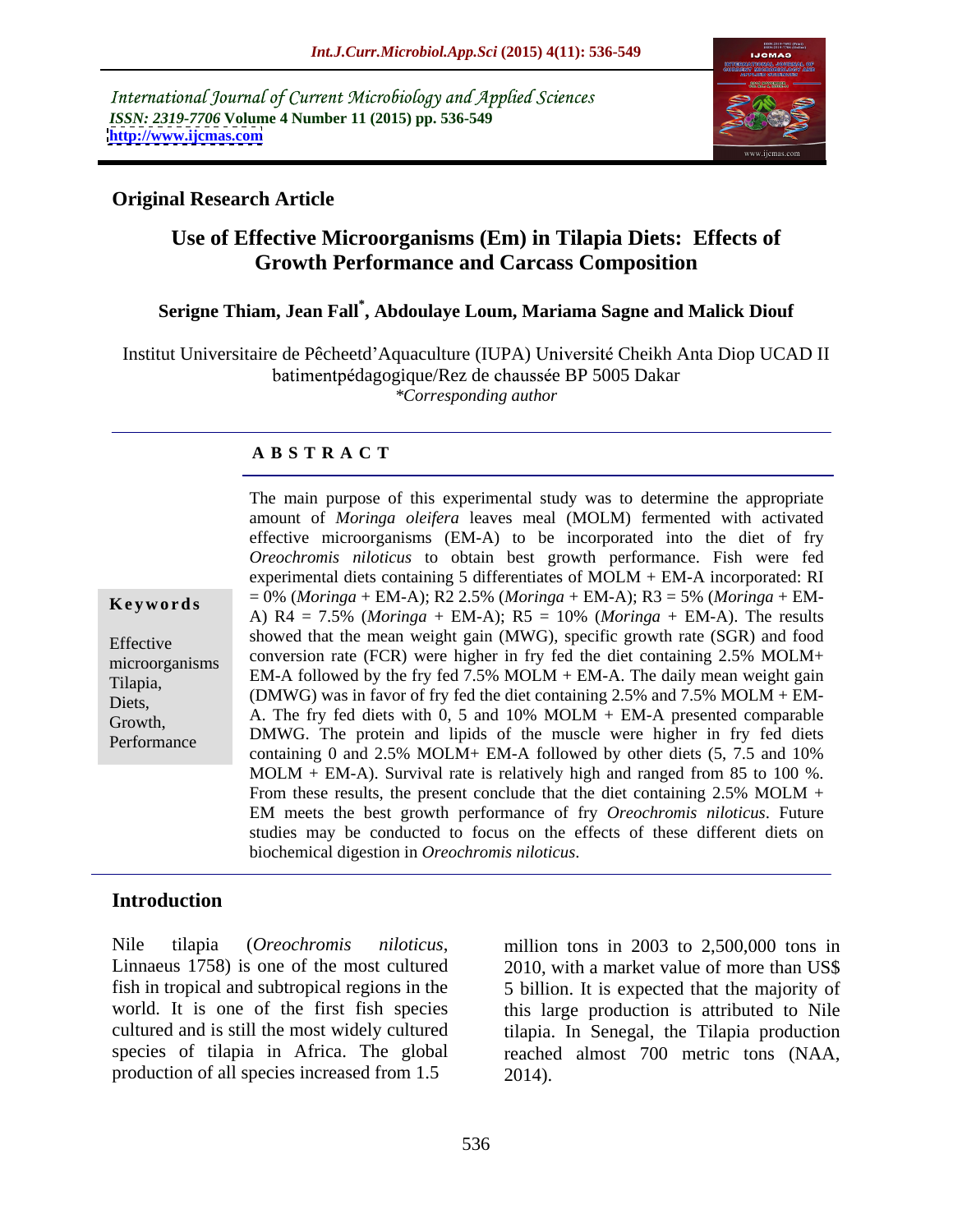In aquaculture systems, the increasing price anti- nutritive compounds (Nouala *et al.,* of feed is considered as one of the most 2006). In Africa, Moringa is called the important factors that limit profitability, mainly caused due to the high cost of language "Nébédaye," which means "never fishmeal used as a primary source of protein (Usmani *et al.,* 1997). As a result, it is then required to search for alternative protein In recent years, there have been considerable sources for aquaculture diet. The high cost interests in using some probiotic and fluctuating quality of imported fish meal microorganisms and organic acids as have led to the need to identify alternative alternative to the usage of antibiotics in feed. protein sources for use in fish feed Probiotics are viable microorganisms and formulations (Olvera *et al.,* 1990). The supportive substances that, once ingested by identification and utilization of non- humans and animals, produce beneficial conventional and lesser utilized plant physiological effects by assisting in the protein sources to replace fishmeal, either establishment of an intestinal population partially or totally in practical fry diets has which is profitable to the host's entity and been an area of focus in aquaculture nutrition (Hossain *et al.,* 2003).

aquaculture feeds. Earlier studies have and amino acids. It possesses some

"Miracle tree of life", savior, and in local die.

interests in using some probiotic microorganisms and organic antagonistic to harmful bacteria.

Plant proteins are cheap and readily through feed, in some cases using binders available, but have a certain number of for stabilization (Kolndadacha *et al.,* 2011). antinutritional factors that limit their use as Supplementing feed with probiotics is shown that, *Moringa oleifera*is a promising probiotics have been directly applied to protein source for inclusion in fish diets at culture ponds in view to improve the quality low levels (Chiseva, 2006). Numerous of water and the survival of cultured options had been advocated by the animals. The effectiveness of probiotics can researchers to draw their attention to utilize be explained by bio-increase or biocontrol non-conventional feedstuff with emphasis devices through which the microbial on leaf meals as protein substitute for fish ecology of the water and sediment is meal in fish feeds such as *Moringa oleifera* improved (Rengpipat, 2005). Supplementing (Richter *et al.,* 2003). *M. oleifera* constitutes the diet fish with probiotics can reduce the huge potential source of protein, as well as usage of antibiotics and synthetic chemicals an excellent source of vitamins, minerals in the feed (Fuller, 1989). Consequently, the medicinal properties that could fight against become widespread on aquaculture farms. malnutrition, treatment for cardiovascular The application of probiotics results in diseases, anti-ulcer, anti-inflammatory, food reduced feed costs, which plays an for human consumption, reproductive important role in determining practices. health, and for other industrial purposes Probiotics are used to stimulate aquatic (Khalafalla et al 2010). *M. oleifera* is the animal growth of aquaculture. Interestingly, most widely cultivated specie of the genus previous research findings have shown that *Moringa*, which is the only genus in the the beneficial effects of probiotics can family *Moringaceae* with high crude manifest as enhanced feed utilization of protein in the leaves (251 g kg-1 DM) with cultured aquatic animals through the unimportant content of tannins and other supplementation of digestive enzymes,Probiotics have been directly supplied aquaculture. Furthermore, addition of probiotics to fish diets has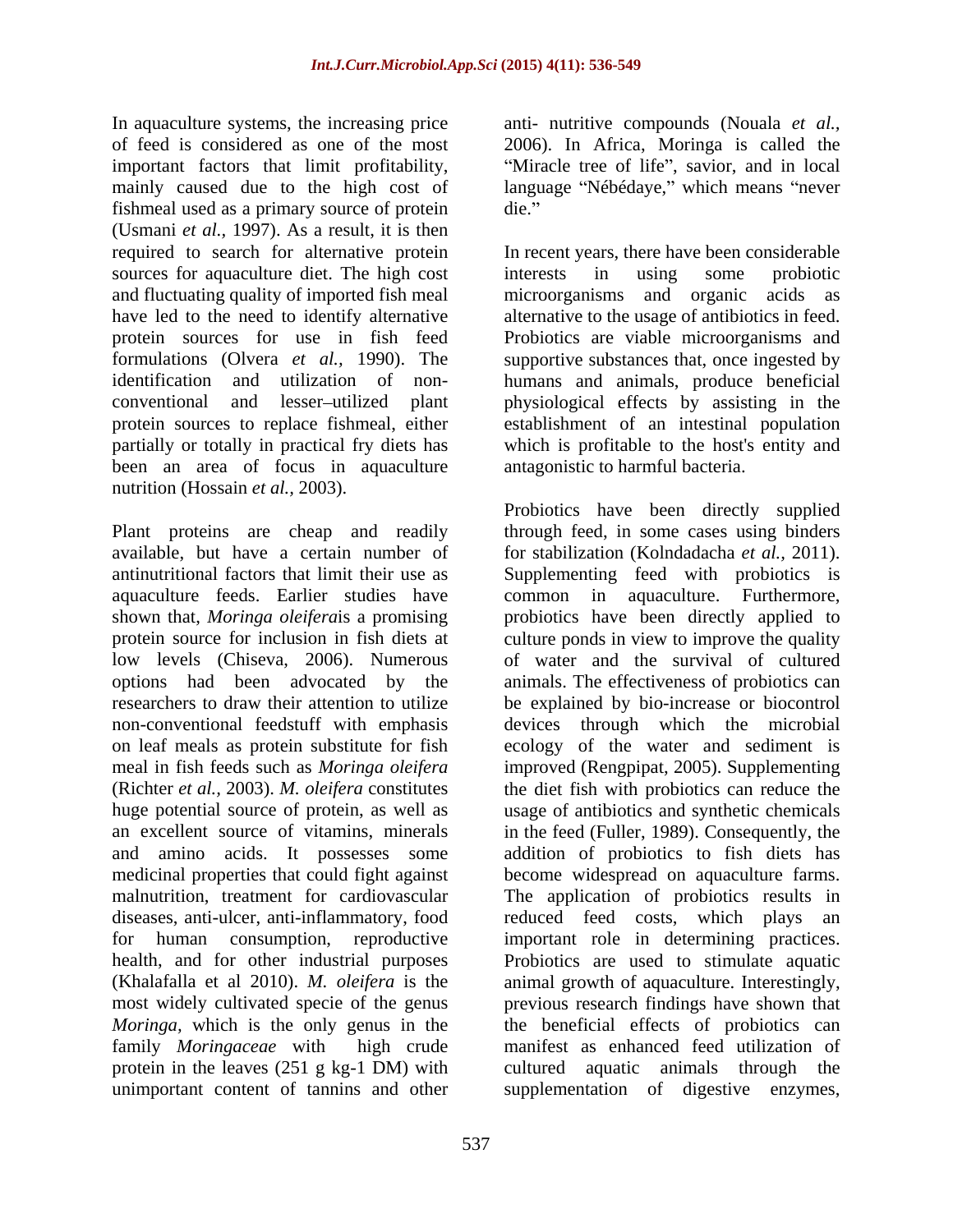improved feed efficiency and higher growth, EM consists of the following five families of the prevention of intestinal disorders and the pre-digestion of anti- nutritional factors bacteria are differentiated by their powerful present in mixed feed (Suzer *et al.,* 2008). sterilizing properties. They suppress harmful The thorough function (utility) of probiotics microorganisms and encourage quick in the improvement of growth and feed breakdown of organic substances. Moreover, utilization in fish was noticed as related to they can suppress reproduction the improvement of nutrient digestibility. (development) of *Fusarium*, harmful fungus.<br>However, using higher concentrations of Yeasts: manufacture anti-microbial and probiotic does not always conduct to improved growth performance. metabolites are food for other bacteria such

Probiotics have been identified as live Actinomycetes: suppress harmful fungi and microorganisms colonized in the intestine and/or animal originated microbial supplements could be effected on fish health bacteria: such bacteria play the leading role by improving the intestinal microbial in EM's activity. balance (Wang *et al.,* 2008). Nowadays, probiotics in aquaculture are commonly They synthesize useful substances from supplemented to control diseases and also secretions of roots, organic matter and/or rise up feeding and husbandry parameters. harmful gases (e.g. hydrogen sulphide) The useful effects of these probiotics as through the use of sunlight and heat of soil nutrient supplementary additive include as sources of energy. They contribute to the relatively higher growth rates of feed better usage of sunlight or, in other words, efficiency, also prevention of intestinal disorders and pre digestion of anti nutritional factors as well present in Metabolites developed by the above cited ingredients. So, recent studies focused on microorganisms are directly absorbed into probiotics are mainly related to the resistance of some aquatic pathogens. the number of other bacteria and act as However, a few studies have been carried nitrogen binders. Fungi that bring about out based on growth performances to fermentation these quickely break down the incorporate effective microorganism effects organic substances. This eliminates in tilapia. suppresses smell and prevents damage that injuoned growth external in the microison of the specific and the specific task of the specific specific of the microorganisms. Lack is distributed by the production of the microorganisms has specific the internal internal

the most popular microbial technologies now used worldwide and EM products have microorganisms. been on the market since 1983 in Japan. EM suppressing microorganisms. Each of these composition of tilapia (Oreochromis

microorganisms: Lactic acid bacteria: such microorganisms and encourage quick they can suppress reproduction (development) of *Fusarium*, harmful fungus. Yeasts**:** manufacture anti-microbial and useful substances for plant growth. Their as lactic acid and actinomycete groups. bacteria and can live together with photosynthetic bacteria. Photosynthetic

in EM's activity.<br>They synthesize useful substances from better photosynthesis.

Effective Microorganisms, or EM is one of comes in a liquid form and consists of plants. In addition, these bacteria increase organic substances. This eliminates could be caused by harmful insects**.** EM comes in a liquid form and consists of naturally occurring beneficial microorganisms.

is safe to use because they are harmless and The objective of this study is indeed to they are 100% organic, not chemically evaluate effects of *Moringa oleifera* leaves synthesized. In addition, EM is not a drug meal (MOLM) fermented with active (Ismah, 2011). EM consists of many effective microorganisms (EM-A) on the different kinds of effective and disease- growth performance, survival and carcass meal (MOLM) fermented with active effective microorganisms (EM-A) on the composition of tilapia (*Oreochromis niloticus*).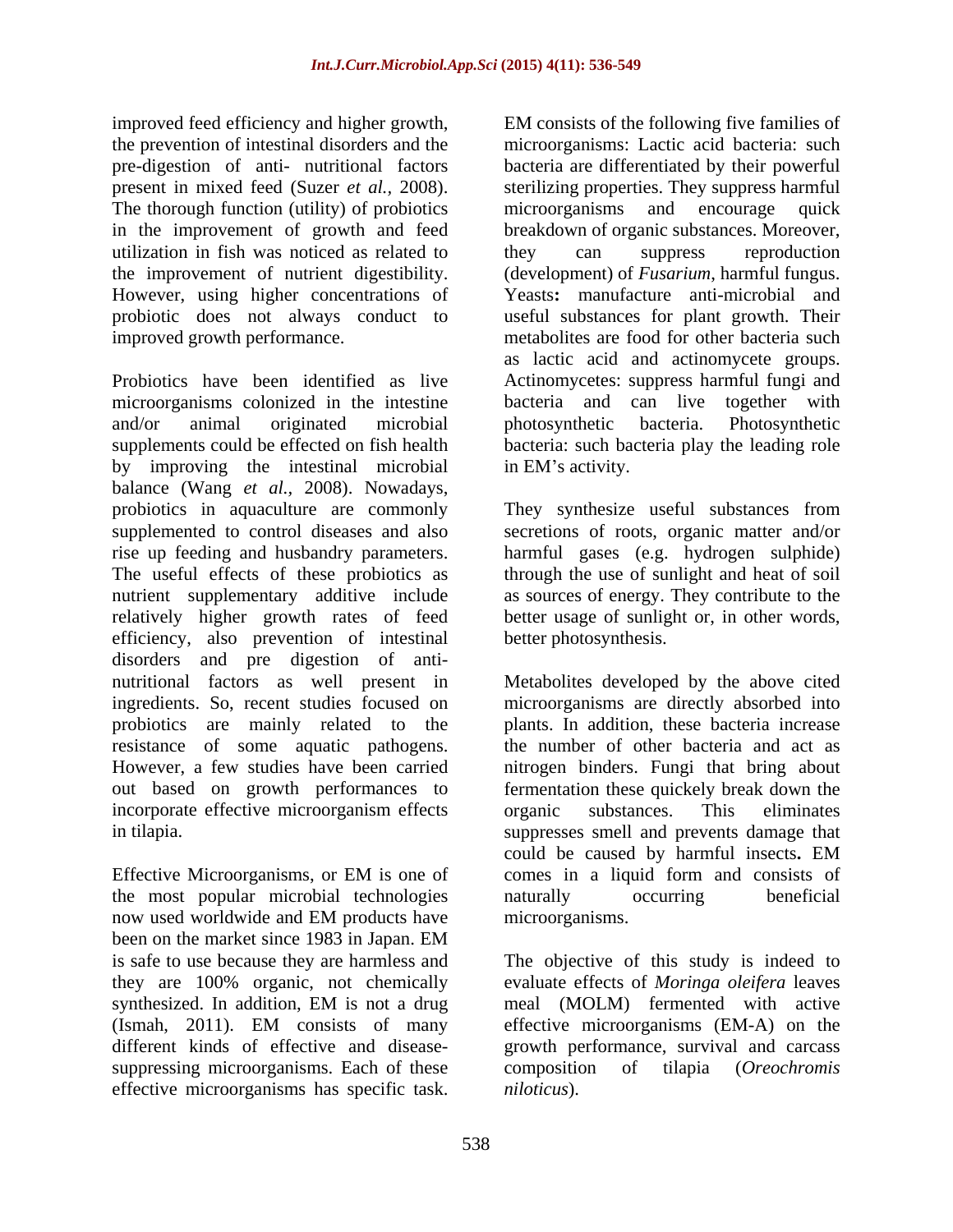Tilapia fry were taken from the hatchery Microorganisms in Tucson, Arizona with area in Richard Toll, Saint-Louis, Senegal. molasses (which must be sugar cane and not After that, they were acclimated to sugar beet molasses), waste food and rice laboratory conditions for two weeks during which period they were fed with commercial diet imported from China. At the beginning of the experiment, 100 tilapia fry were **Raw materials** randomly divided into five different groups glass tanks  $(50 \times 40 \times 30 \text{ cm})$  containing  $(50 \text{ m})$ cleaned up every day in mornings and

Fish were then fed with 10% of body weight remaining stems. The clean dried powder per day and gradually decreased to 4% per was stored in airtight container and kept at day. Each diet was fed twice a day at 08 h room temperature. After the analysis of its 00 (a.m.) and 5 h 00 (p.m.) for 8 weeks to gross protein content, which is equal to duplicate groups of fish. On the other hand, each group of fish was weighed in the powder underwent 48 hours of fermentation beginning and every two weeks and the with EM-A at ration of 100g of dried amount of diet fed was adjusted, powder of *Moringa oleifera* leaves: 100 ml accordingly. No feed was given on the of EM-A). weighing days to prevent stress. A photoperiod of 12 h light, 12 h dark (08 h 00  $(a.m)-8$  h 00  $(p.m.)$  was used, while was purchased from the "Nouvelle" fluorescent ceiling lights supplied the illumination. After 8 weeks of feeding, fish illumination. After 8 weeks of feeding, fish (NSAAP) (New Society Assistance and were taken out from each treatment; the Supply) (NSAAP) located in Sacré Coeur 3 dorsal muscle tissue of each was dissected (district), Dakar Sénégal. Carboxymethyl and used for carcass composition analysis purposes. The purposes is the purposes in the purposes is the purposes in the purposes in the purposes in the purpose is the purpose of  $\mu$  and  $\mu$  and  $\mu$  and  $\mu$  and  $\mu$  and  $\mu$  and  $\mu$  and  $\mu$  and  $\mu$  and  $\mu$ 

Making EM-A (called Activated-EM) is

**Materials and Methods** realized by mixing EM-1 purchased from **Culture conditions conditions for EM Technology**<sup>®</sup> products, under license TeraGanix, Inc, North American distributor from EMRO USA Effective bran allowing them to ferment in a sealed bokashi bin for 7 days in room temperature.

### **Raw materials**

with two replicates (i.e. areas/water basins) *Moringa oleifera* leaves used were bought containing 10 fish/each. Fish were kept in 10 from the local market. And then, they (viz. L). The initial mean weight was  $4.1 \pm 0.6$  g dirt and dried by spreading out thinly on a in 10 glass tanks. Each aquarium was part of concrete floor under a shady area to prevent a closed re-circulating system maintained at the loss of vitamins. After this step, they  $28 \pm 1$ °C. An air stone continuously well were also covered with mosquito net to ventilates each aquarium. All aquaria were protect them from pests and other afternoons by siphoning off accumulated days of drying, the leaves became brittle and waste materials. were ground into powder using mortar and leaves) were rinsed in clean water to remove contaminants with constant mixing. After 3 pestle and later sifted to remove the 25.84%, was achieved. Then the dried of EM-A).

**Production of effective microorganisms** Fish oil was bought from AFRIC AZOTE, Fishmeal (CP: 56.05%) used for the purpose was purchased from the "Nouvelle Sociétéd'Assistanceetd'Approvisonnement" cellulose used as binder, vitamins and minerals premix was purchase from AquavetcompayinTivaouane, Thiès, while Dakar Senegal and wheat flour (PB: 9.5) bought from the local market.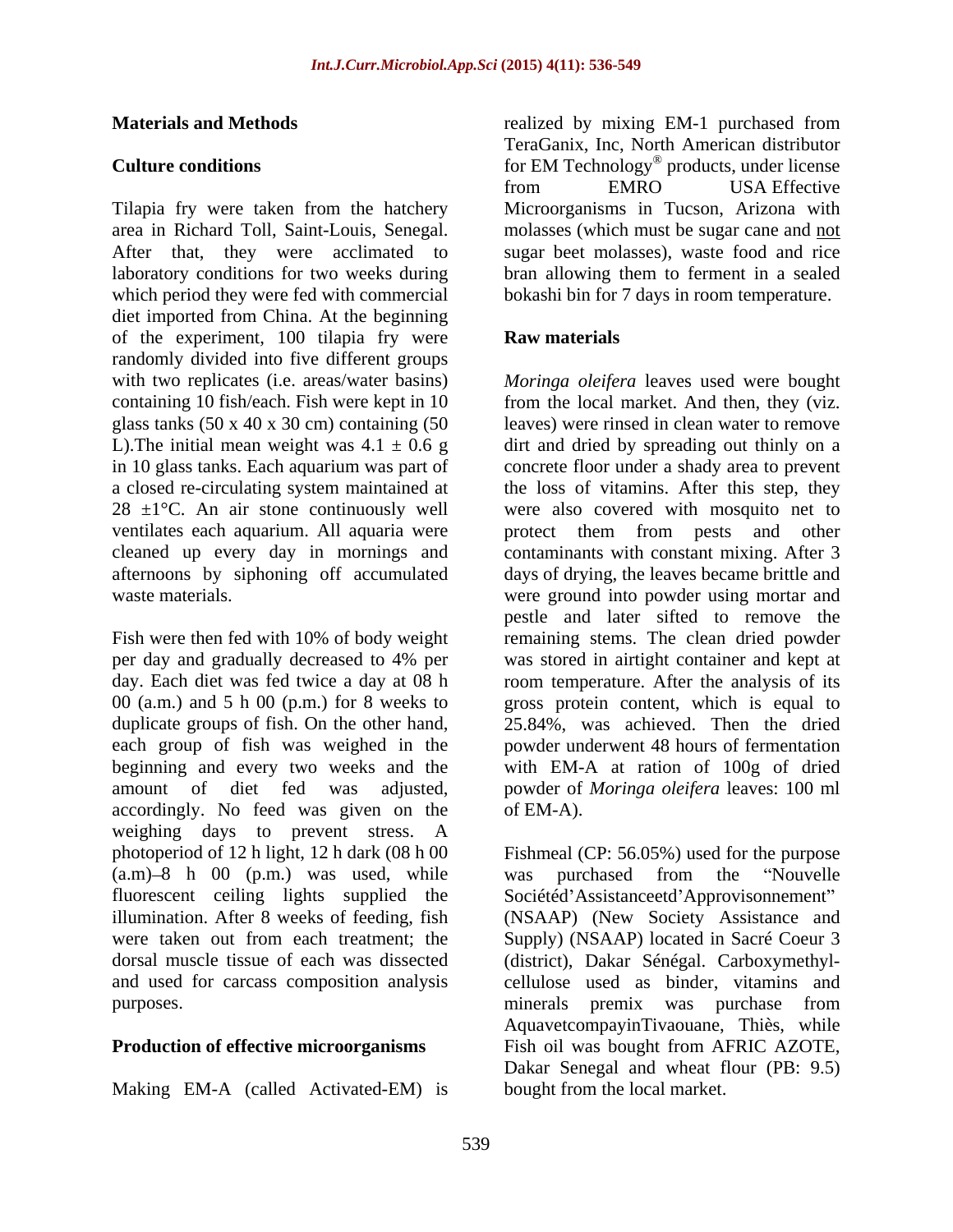Five iso-nitrogenous (approximately 35% AOAC (1984). crude protein) and iso-lipidic (approximately 5% crude lipid) experimental diets were formulated to contain same ingredients but

The experimental diets and samples of the MO, USA). dorsal muscle were analyzed for proximate composition based on AOAC (1984) methods. Crude protein was determined with a Kjeltec system 1002 (Tecator). Crude lipid The amino acid compositions of Tecator). Ash and moisture were determined by physiological fluid analysis by a with conventional methods using muffle furnace at 505°C and an oven at 105°C.

The experimental diets and samples of 100\* [(final mean body weight - initial mean

**Diet preparation** experiment) were analyzed for proximate composition using standard methods of AOAC (1984).

### **Fatty acids analysis**

different rates (R1: 0%, R2: 2.5%, R3: 5%, Lipid was extracted from feed samples by R4: R5 7.5% and 10%) of *Moringa oleifera* homogenization in chloroform / methanol rate + EM-A fermented for 48 hours. The (2:1, v/v) containing 0.01% butylated main animal protein source was fishmeal at hydroxytoluene (BHT) as antioxidant, 56.05% of crude protein. The remnant according to the methods of Folch *et al.* comes from various ratios of wheat flour (1957). Fatty acid methyl esters were and *Moringa oleifera* (Never die) leaves prepared by acid-catalyzed transmethylation meal. They were grounded into mill and of total lipids (Shantha and Ackman, 1990). passed as particles through no. 40 (425 $\mu$ m) The FA composition was analyzed by a gas mesh sieve. Mineral and vitamin premix chromatograph (Auto System XL Perkin were purchased from Aquavet feed Elmer) using a 30 x 0.25 mm capillary Company, Thiès, Senegal. After all, column (FID detector CP- 2380 Supelco, ingredients were thoroughly mixed, and Bellefonte, USA). The conditions of the appropriate quantity of water provided (30% method were: carrier gas, helium; flame for 100 g of mixed ingredients). Diets were ionization detection temperature, 260°C; supplemented with 5% of fish oil (Table 1). split rate:  $1 \times 50$ , oven temperature Dough was passed through an extruder to  $\qquad$  programmed to rise from 120°C  $\neq$  2 min to produce spaghetti and dried at 37°C for two 220°C 15 min at a rate of 5°C /min; injector days. So, the concerned dried diet was temperature, 240°C. The identification of packaged into plastic bag and stored frozen the individual methyl esters was achieved by until its usage. comparison of their retention times with commercial standards (Sigma, St. Louis, MO, USA).

### **Aminoacids analysis**

was determined by chloroform-methanol experimental diets were analyzed following (2:1, v/v) extraction method (Folch *et al.,* acid hydrolysis using an automatic amino 1957). Crude fiber was determined by the acid analyzer (Hitachi 835-50, Tokyo, Fibertec system M 1020 hot extractor (FOSS Japan) equipped with a column for The amino acid compositions of physiological fluid analysis by a professional laboratory.

### **Growth parameters**

**Biochemical analysis** Growth response parameters were calculated dorsal muscle (in the beginning and after the body weight)/ initial mean body weight]; as follows: Mean Weight gain (MWG,  $\%$ ) =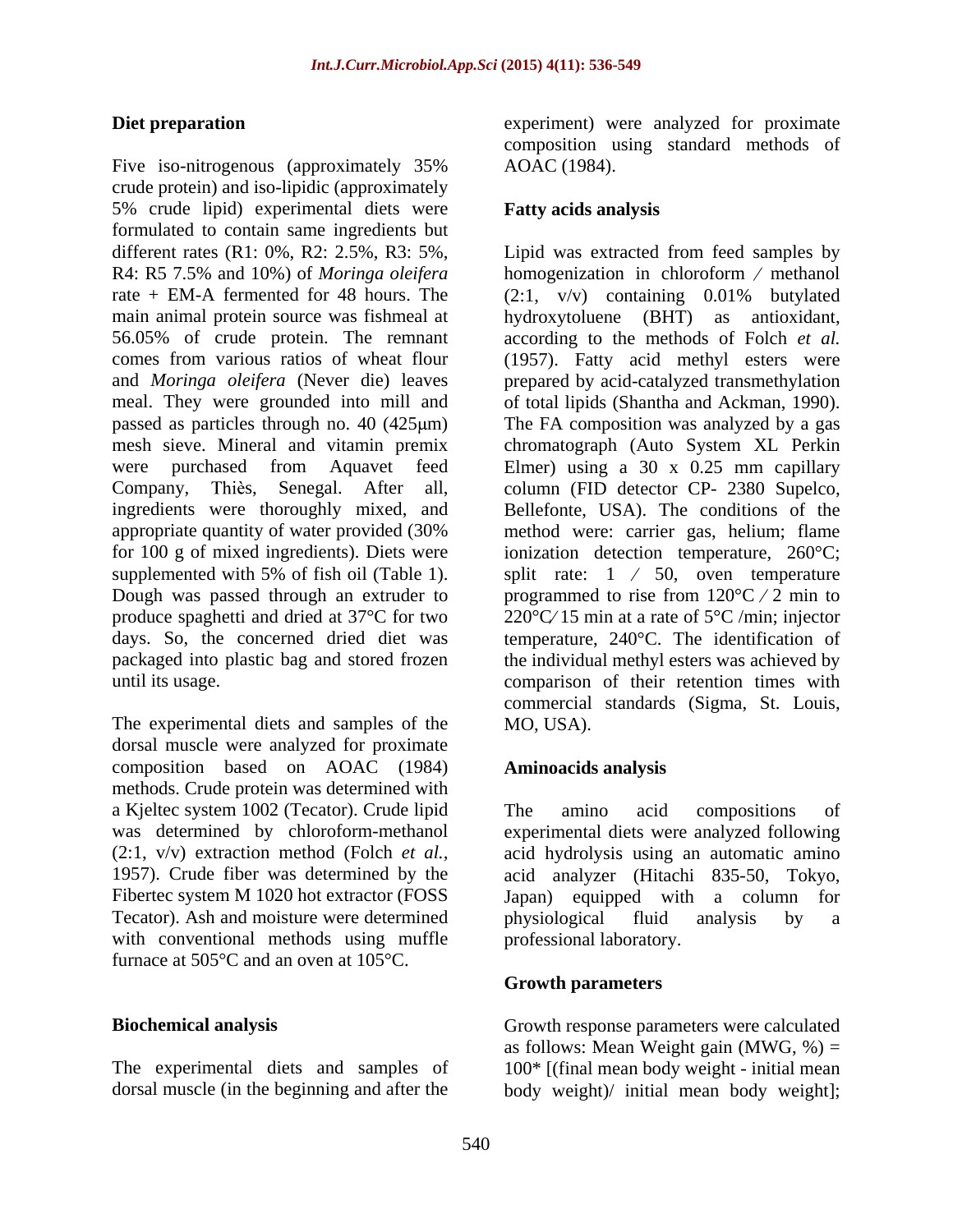$[(\text{In Wt- In Wi) /T}]$ , where Wt is the weight time 0 and T is the rearing period in days; Feed Conversion Rate (FCR) = total dry feed fed g/ fish / total wet weight gain g/

Water temperature and dissolved oxygen were measured each following day using YSI Model 58 oxygen meter (Yellow spring Instrument, Yellow Spring, OH, USA)

The obtained data were entered and temperature varied from 27.1 to 29.6°C and calculated with Microsoft Excel. Analysis of these data was performed with the Statistical and subject to one way analysis of variance<br>
(ANOVA). Duncan's test was used to experimental diets for 8 weeks days are compare the significant differences between treatments. The treatment effects were

The chemical composition of the diets is gross energy, digestible energy, digestible protein and lipid content slightly decrease

The biochemical composition of processed 85% to 100% being 95% for R1, 85% for

Specific Growth Rate (SGR, % /day) = 100\* diets is shown in table 3. In general, aqueous of fish at time t, Wi is the weight of fish at content in particular histidine, lysine and extraction led to reduction of amino acid methionine as compared with NRC (2011).

fish. Survival rate (%) = 100\* (number of have no significant difference in quantitative fish which survived/initial number of fish). requirements for essential fatty acids EPA, Water Quality Measurement more important than the total n-6 in all diets. The results in table 4 showed that all diets DHA and ARA. However, the total n-3 is The total phospholipid content of diets slightly decrease with an increase of fermented *Moringa* leaves meal with EM-A.

### **Water Quality Control**

**Statistical analysis** The water quality parameters monitored were with tolerable limits for tilapia. Water the dissolved oxygen from 7 to 8 mg/l.

Analysis System (SAS-PC) (Joyner, 1985) The growth performance, survival and feed (ANOVA). Duncan's test was used to experimental diets for 8 weeks days are utilization of tilapia fingerlings fed presented in table 5.

considered significant at  $P < 5\%$ . The fish fed R2 (2.5%) and R4 (7.5%) diets **Results and Discussion** than those fed with R1 (control), R3 (5%) **Comparison of the diet composition** was obtained in those fish fed with diet R4. shown in table 2. A slight variation in R3 and R5 diets. The SGR of fish fed with proximate composition was observed among the test diets followed the same general diets. The dry matter, crude fiber and Ash pattern as the mean weight gain. Fish fed on content slightly increased with an increase in R2 and R4 had the best food conversion rate fermented MOLM with EM-A. However, (FCR) that showed significant difference with an increase in fermented MOLM with in fish fed diet R2. The fish fed R1 and R3 EM-A. Crude protein was marginally diets had the lowest FCR and showed no different between the fermented MLM with significant difference (P>0.05) with the R5 EM-A diets. diet. Overall survival rate obtained in the gained weight significantly higher  $(P < 0.05)$ and R5 (10%) diets. The best weight gain There was no significant difference  $(P>0.05)$ in mean weight gain between fish fed R1, (FCR) that showed significant difference (P<0.05) with the FCR of fish fed with the control diet R1. The best FCR was observed in fish fed diet R2. The fish fed R1 and R3 significant difference  $(P>0.05)$  with the R5 experiment was satisfactory and varies from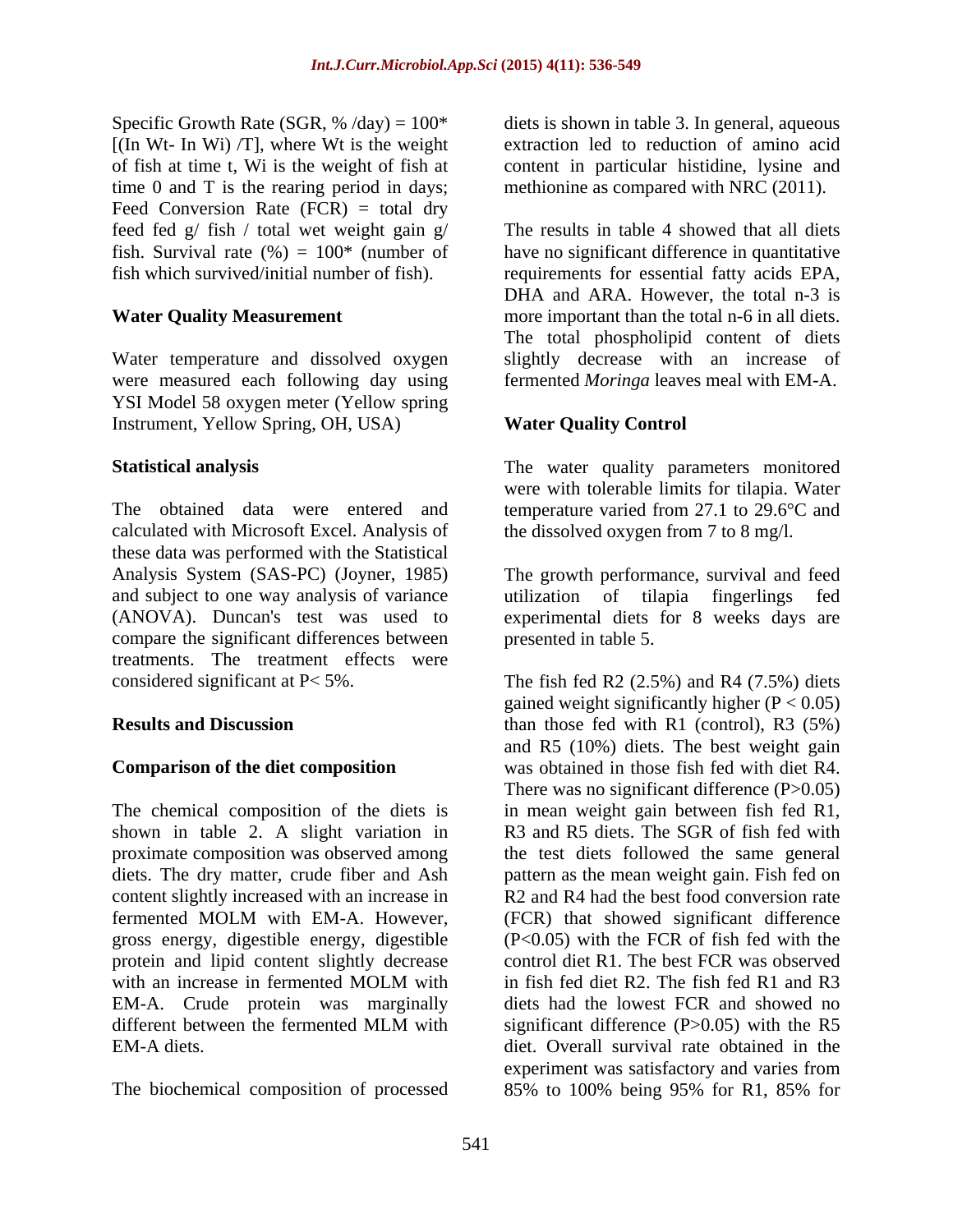Carcass composition data at the beginning (P<0.05) were observed. The dry matter contents of the carcass of fish subject to R2 According to Mélard (1999), growth diet (94.77%) and R3 (93.29%) did not have performance of fry  $O$ . *niloticus* are significant difference (P>0.05) with those of diets (89.93%), R4 (89.90%) and R5 diets. (88.71%) were lower than those of initial fish (93.13 %). Significant differences (P<0.05) were observed in body composition of protein of fish fed with the Our study, regardless the feed distributed, different types of diets. The body protein survival rate is relatively high and ranged content was significantly higher in initial from 85 to 100 %. According to Sumi *et al.* fish (82%), followed by those fed diets with  $(2011)$ , the survival rate above 80% is R5 (80.53%) and R2 (75.52%). R5 (80.53%) and R2 (75.52%). excellent in nursery and those obtained in

While, the carcass protein content of fish fed with diets R1 (71.96%), R4 (71.02%) and R3 (70.82%) are lower than that of initial fish. Regarding lipid, there is significant difference between initial fish  $(22.63%)$  and In this survey, fish fed R2  $(2.5%)$ fish fed with diets R1 (16.85%), R2 (16.93%), R3 (26, 62%) and R5 (27.97%). The highest lipid carcass content was conversion rate (FCR) that showed presented by fish fed with R5 and R3 diets. significant difference (P<0.05) with the FCR There were no significant differences of of the one fed with the control diet R1 (0%) lipid carcass composition of tilapia fed with R4 diet (23.42%) initial fish.

The water quality parameters during the Temperature values (27.1 to 29.6°C) with EM decreased by 9.4%. In contrast,

R2, 100 for R3, 90% for R4 and 95% for recorded in this experiment are similar to R5. The best survival rate was observed with those (26–30°C) reported by Mélard (1999). fish fed with the diet R3. Enda and Boyd (1997) found that and the end of the experiment are presented dissolved oxygen content in the present in table 6. There was no significant experiment was between 7 and 8 suitable to difference for the carcass organic matter make tilapia grow up. These results are in content between fish fed with different diets line with those of Kestmont *et al.* (1989) and and initial fish. Contrary for carcass dry Mélard (1999) who reported that dissolved matter content, significant differences oxygen content greater than 3 mg / l is the initial fish's carcass (93.13%). Dry matter availability of dissolved oxygen in the contents of the carcass of fish fed with R1 rearing environment earlier than distributed recorded in this experiment are similar to temperature between 28 and 32 **° C** is optimal for the growth of tilapia. The optimum for good growth of tilapia.<br>According to Mélard (1999), growth performance of fry *O. niloticus* dependent on thermal conditions and diets.

### **Survival**

(2011), the survival rate above 80% is the range above, we can consider that our results are within the accepted standard**.**

### **The feed conversion ratio (FCR)**

In this survey, fish fed R2 (2,5% MOLM+EM-A) and R4 (7,5% MOLM+EM-A) had the best food conversion rate (FCR) that showed of the one fed with the control diet R1 (0% MOLM+EM-A).

**Water Quality** diets had the lowest FCR and showed no present study are in the ranges (1999) reported that the FCR of shrimp recommended optimum values of tilapia. where experimentation ponds were added Fish fed R1 and R3 (5% MOLM+EM-A) significant difference  $(P>0.05)$  with the R5 (10% MOLM+EM-A) diet. Huang *et al.* with EM decreased by 9.4%. In contrast,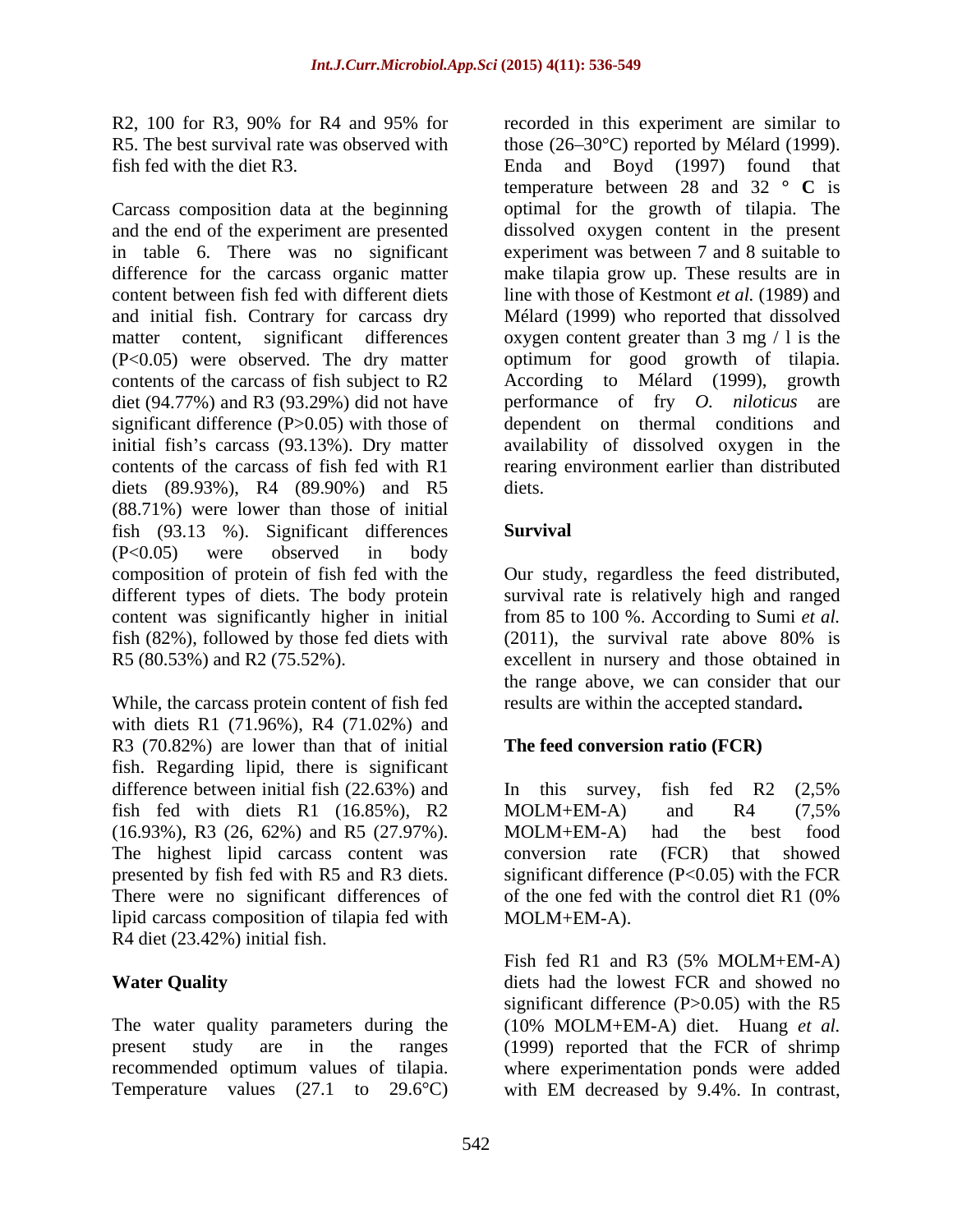protein and supplemented with 100 g of EM-Awas 0.29. The case of the Moringa leaf can partially replace

# **Mean Weight gain (MWG) and specific**

The study of utilization of *Moringa* results of this study indicated that up to 10% supplementing with fermented *Moringa* leaf at R1: 0%, R2: 2.5%, R3: 5%, R4: R5 7.5% These results are consistent with those of promote the growth of *Cyprinus carpio* hybrid catfish (*Clarias macrocephalus x Clarias gariepinus)* diets at 0, 5, 10 and 15%, all diets contained 35 % crude protein. The result showed that the highest weight meals (MOLM) were incorporated in sea bass diets at 0 % (T1); 10 % (T2); 20 % (T3) and 30 % (T4). The highest percentage weight gain (%) had been observed in sea methanol-extracted leaf meal containing 11, diets containing 2%, 4% and 6% of EM

543

Niang (2013) showed that the FCR of fry 22 and 33 g kg-1 found on the growth of tilapia fed with diet containing 30% crude Nile tilapia (Oreochromis niloticus L.). Nile tilapia (*Oreochromis niloticus* L.).

**growth rate (SGR)** (*Oreochromis niloticus* L.). For instance, (*Moringa oleifera* Lam.) leaf meal inclusion of steam heated moringa leaves fermented with EM-A on growth can be recommended for *Nile tilapia.* performance and survival rate in tilapia was Richter *et al.* (2003) reported that using conducted. Diets were prepared by moringa (*Moringa oleifera* Lam.) as an and 10% all diets contained 35 % crude protein. Fish fed R4 diets gave the best moringa in diet was the best growth weight gain as compared with other diets. <br>
performance, but Nile tilapia was fed with Huang *et al.* (1999). The latter, after raising meal in diet, the growth performance was for 45 days Chinese carp using EM as food reduced. Afuang et al. (2003) reported that additive, showed that EM can obviously the utilization of moringa (Moringa oleifera Linnaeus, 1758.Moreover, moringa utilization in Nile tilapia (*Oreochromis*  (*Moringa oleifera*Lam.) leaf was used in *niloticus*L.) at 13, 27 and 40% were found gain of fish nursed at 5% of moringa leave substitute FM up to 10 % level in *Clarias* meal in diet was 51.05±0.76 g and followed *gariepinus* (Ozovehe, 2013) and this is also by 0, 10 and 15 % of moringa leave meal in in accordance with findings obtained by diet were 50.72±3.84, 47.82±2.46 and Tagwireyi *et al.* (2008) for *Oreochromis*  44.89±7.13 g, respectively. This contradicts *niloticus*fry without any negative effects the study, which shows that *M. oleifera*leaf (side effects) on the growth and feed Moringa leaf can partially replace conventional diets without any depression in growth performance of Nile tilapia Tagwireyi *et al.* (2008) reported that the results of this study indicated that up to 10% alternative protein source for Nile tilapia (L.) at 10%, 20% and 30% for 7 weeks was found that Nile tilapia fed with 10% of moringa from 20 and 30% of moringa leave reduced. Afuang *et al.* (2003) reported that the utilization of moringa (*Moringa oleifera* Lam.) leaf on growth performance and feed that Nile tilapia fed with 13% of moringa leave meal in diet reduced growth performance. A number of studies showed that *M. oleifera* leaf meal could be used to substitute FM up to 10 % level in *Clarias* in accordancewith findings obtained by efficiency.

bass fed with control diet (0 % MOLF) than gain. For the specific growth rate, we fish fed 10, 20 and 30 % MOLM diets (Erlinda S. Ganzon-Naret, 2014). (2.27) and R2 (2.23), while the lowest SGR Furthermore, Afuang *et al.* (2003) showed were observed in fish fed diets R1, R3 and no effects of dietary supplement of R5. The specific growth rate carp groups fed The SGR of fish fed with test diets followed the same general pattern as the mean weight achieved the best values in the R4 diet diets containing 2%, 4% and 6% of EM increased of 0.6%, 9.2% and 16.0%,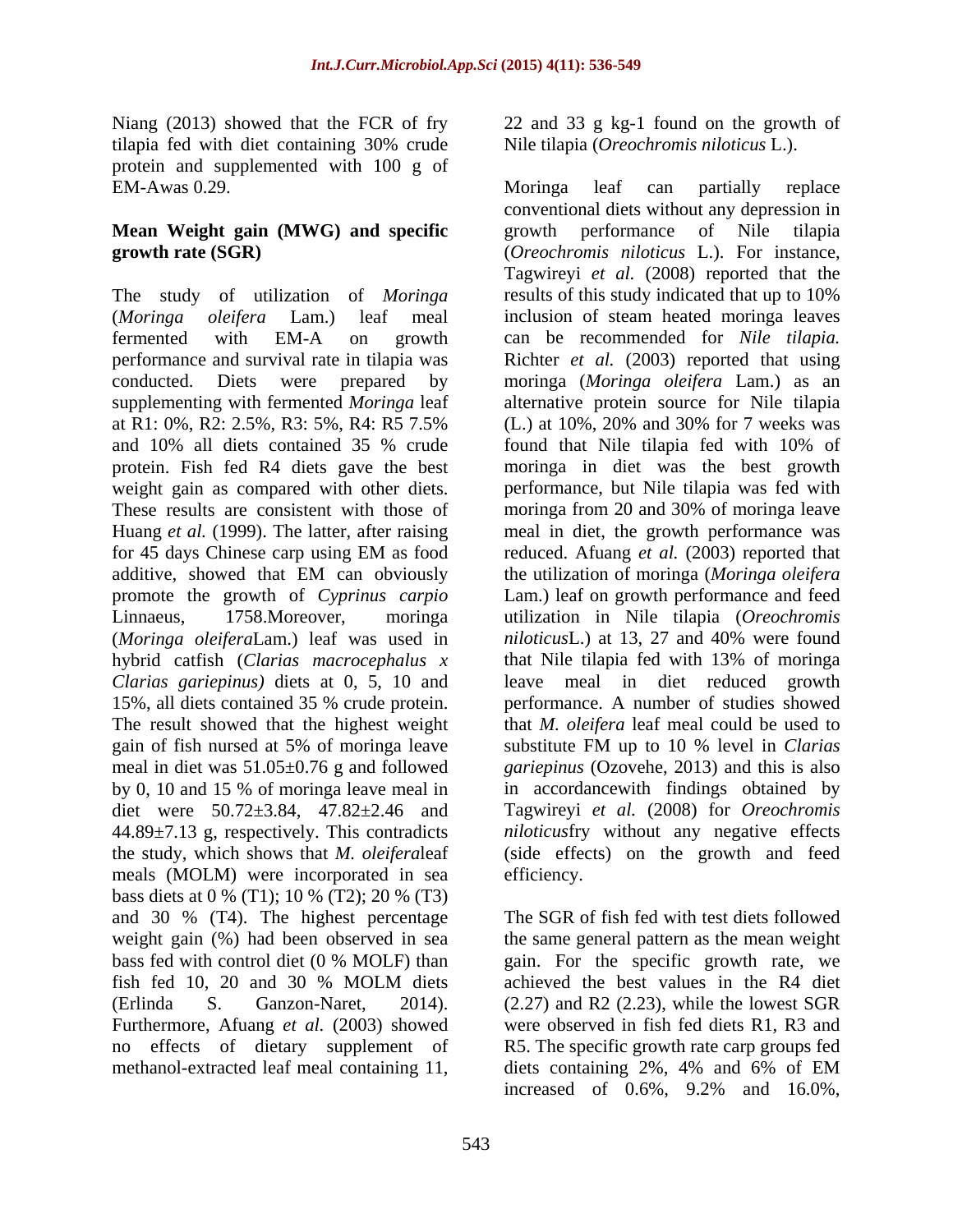(Huang *et al.,* 1999). According to Niang than that of fishfed with the control diet  $(0.61 \text{ g} / \text{day})$ . The specific growth rates were 6.88±0.19, 6.90±0.03, 6.73±0.17 and

respectively in comparison with the control 6.51±0.35 %/day, respectively. Average 2013, the specific growth rate of fish fed 1.36±0.07 and 1.31±0.17%/day at 0, 5, 10 diet containing EM (1.78g/day) was higher daily gains reached  $1.44 \pm 0.11$ ,  $1.45 \pm 0.02$ , and 15%, all diets contained 35 % crude protein (Phommanivong and Doolgindachbaporn).

| Table.1<br>Compo <sup>c</sup> | osition of the experimental diets for | $\sqrt{2}$<br>or tilapia ( <i>Oreochromi</i> ,<br>ants niloticus) |  |  |  |  |
|-------------------------------|---------------------------------------|-------------------------------------------------------------------|--|--|--|--|
|                               |                                       |                                                                   |  |  |  |  |

|                            | <b>Treatments</b>  |             |      |      |      |  |  |
|----------------------------|--------------------|-------------|------|------|------|--|--|
| <b>Ingredients</b>         | W                  | ₩           | R3   | R4   | R5   |  |  |
| <b>Fish meal</b>           | 572<br><u>JI.J</u> | 56.3        | 55.5 | 54.6 | 53.7 |  |  |
| $MOLM + EM-A$              |                    | $\sim$<br>ر |      | 75   | 10   |  |  |
| Wheatmeal                  | 30.8               | 29.2        | 27.5 | 25.9 | 24.3 |  |  |
| <b>Cellulose</b>           |                    |             |      |      |      |  |  |
| Fish oil                   |                    |             |      |      |      |  |  |
| Vit mix <sup>a</sup>       |                    |             |      |      |      |  |  |
| <b>Minmix</b> <sup>b</sup> |                    |             |      |      |      |  |  |

 $a =$  vit A 250000 UI; vit D3 250000UI; vit E 5000mg; vit B1 100mg; vit B2 400mg; vit B3(pp) 1000mg; vit B5 pantode Ca2000mg; vit B6 300mg; vit K3 1000g; vit C 5000mg; H biotin 15mg; choline 100g; anti-oxydant (BHT), crushed and calcined attapulgite qs 1000mg;

crushed and calcined attapulgite qs 1000mg;<br><sup>b =</sup> phosphorus 7%; calcium 17%; sodium 1.5%; potassium 4,6%; magnesium 7,5%; manganese 738mg; zinc 3000mg; iron 4000mg; copper 750mg; iodine 5mg; cobalt 208mg; calcined and ground attapulgite qs 1000g; fluorine 1.5% (approximately).

| Composition                      |        |       |                   |       |       |
|----------------------------------|--------|-------|-------------------|-------|-------|
| Dry Matter%                      | 92.021 | 92.07 | 92.13             | 92.18 | 92.23 |
| $\mathbf{Ash}\%$                 |        | 1.43  |                   |       |       |
| <b>Gross Energy (MJ/kg)</b>      | 718    | 6.92  | 6 64              |       |       |
| <b>Digestible Energy (MJ/kg)</b> | 5,54   | 5.36  |                   | 4 QQ  | 4.81  |
| <b>Crude Protein %</b>           | 35.30  | 35.28 | 35.31             | 35.29 | 35.27 |
| <b>Digestible Protein %</b>      | 2.97   | 2.83  | דג ו              |       |       |
| Lipid%                           | 11.57  | 11.54 | 11.51             | 11.47 | 11.44 |
| Fiber%                           | 0.60   |       | $\Omega$ $\Omega$ |       |       |

**Table.2** Proximate analysis of experimental diets fed tilapia (*Oreochromis niloticus*)

**Table.3** Profile of essential fatty acids of the experimental diets fed *O. niloticus*

| <b>Aminoacids</b>                  | NRC 2011     | $\mathbf{D}$ <sub>1</sub><br>171 | $\mathbf{D}$<br>1.LZ                                | D <sub>2</sub><br>RJ                | $\mathbf{D}$ $\mathbf{A}$<br>11 T | R5                                          |
|------------------------------------|--------------|----------------------------------|-----------------------------------------------------|-------------------------------------|-----------------------------------|---------------------------------------------|
| <b>Arginine</b>                    | . . <u>.</u> | - -                              | $\overline{\phantom{m}}\cdot\overline{\phantom{m}}$ | .                                   | --                                | 20<br>$\mathcal{L} \cdot \mathbf{U}$        |
| <b>Histidine</b>                   | .            | $\mathsf{v}\mathsf{v}\mathsf{v}$ | $\mathbf{v} \cdot \mathbf{r}$                       | $\ddotsc$                           |                                   | $\sim$ $\sim$<br>0.6 <sub>1</sub>           |
| $\sim$ $\sim$<br><b>Isoleucine</b> | $\cdots$     | .                                | $\blacksquare$                                      | $\cdot\cdot$                        | $\cdots$                          | $\overline{1}$                              |
| . .<br>Leucine                     | $\sim$<br>.  | $\sim$ $\sim$<br><u>.</u>        | $\angle$ .0                                         | $\overline{\phantom{m}}\phantom{m}$ |                                   | $\sim$ $\sim$<br>$\overline{\phantom{m}}\,$ |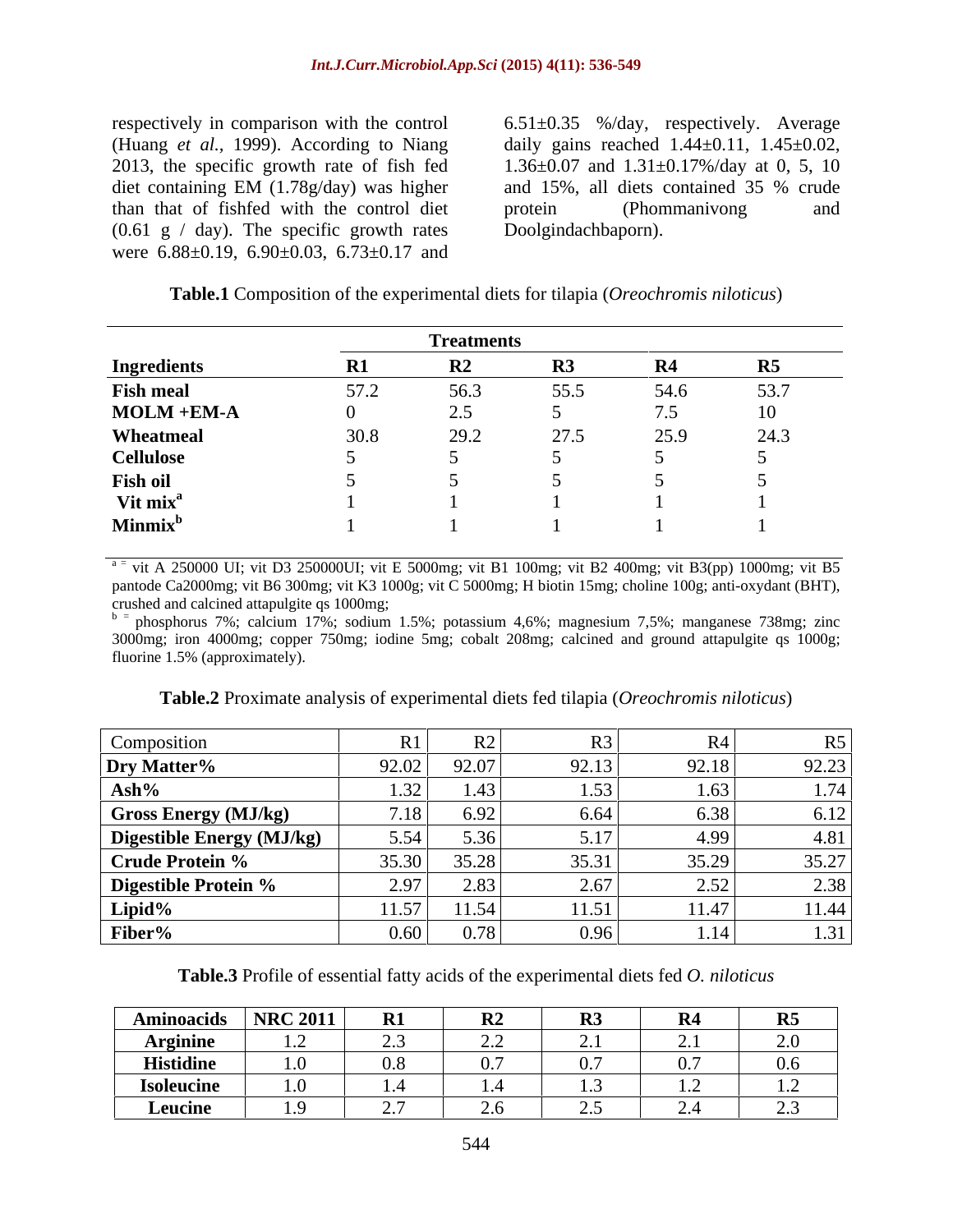### *Int.J.Curr.Microbiol.App.Sci* **(2015) 4(11): 536-549**

| <b>Lysine</b>      |                                               | . .            | .                                           | .                         |                                       | $\overline{1}$                                |
|--------------------|-----------------------------------------------|----------------|---------------------------------------------|---------------------------|---------------------------------------|-----------------------------------------------|
| <b>Methionine</b>  | $\sim$ $\sim$<br>$\mathsf{v}$ ., $\mathsf{v}$ | 0.5            | 0.5                                         | 0.5                       | $\wedge$ 5<br>$\mathsf{v} \mathsf{v}$ | 0.5                                           |
| Met+Cys            | $\Omega$                                      | . .            | . .                                         |                           | $\sim$                                | $\overline{1}$                                |
| Phenylalanine      | .                                             | $\cdots$       | $\cdot \cdot$                               | $\cdots$                  | .                                     | $\mathbf{1} \cdot \mathbf{U}$                 |
| Phe+Tyr            |                                               | ◡.             | $\sim$ $\sim$<br>$\overline{\phantom{m}}\,$ | $\sim$ $\sim$<br>$\sim\,$ | <u>.</u>                              | $\sim$ $\sim$<br>$\epsilon$<br>$\sim\!\!\sim$ |
| <b>Threonine</b>   | .                                             | $\cdot$ $\sim$ | $\cdots$                                    | $\cdots$                  | $\cdots$                              | $\mathbf{I} \cdot \mathbf{O}$                 |
| <b>Tryptophane</b> | $\mathsf{v} \cdot \mathsf{v}$                 | ∩<br>U.4       | 0.4                                         | $\mathbf{U}$<br>v.4       | J.4                                   | $0.4\,$                                       |
| <b>Valine</b>      |                                               | $\ddotsc$      | $\ddotsc$                                   | .                         |                                       | $\mathbf{I} \cdot \mathbf{O}$                 |

**Table.4** Profile of essential Fatty acids of the diets fed *O. niloticus*

| <b>Fattyacids</b>         | $\mathbf{R}1$ | R <sub>2</sub>                      | R3                       | R4                    | R5   |
|---------------------------|---------------|-------------------------------------|--------------------------|-----------------------|------|
| LA $(18:2n-6)$            | 2.5           | $\sim$ $\lambda$<br>$\sim$ . $\sim$ | <u>.</u>                 | 2.4                   | 2.3  |
| $LNA$ (18:3n-3)           | 0.5           | 0.5                                 | 0.5                      | ~ -<br>0.5            | 0.5  |
| $ARA (20:4n-6)$           | 0.3           | 0.3                                 | 0.3                      | $\sim$ $\sim$<br>0.3  | 0.3  |
| EPA $(20:5n-3)$           | 3.8           | 3.8                                 | 3.8                      | 3.8                   | 3.8  |
| DHA $(22:6n-3)$           | 4.9           | 4.9                                 | 4 Q<br>ー・ノ               | 4.9                   | 4.9  |
| Total n-3                 | 9.2           | Y.Z                                 | $\Omega$<br>フ・ム          | 9.1                   | 9.1  |
| Total n-6                 | 2.8           | $\sim$ $\sim$<br>، ،                | ـ.                       | $\sim$ $\sim$<br>ا قط | 2.6  |
| N3:n6                     | 33.2          | 33.5                                | 33.9                     | 34.3                  | 34.7 |
| <b>Total phospholipid</b> | 7.5           | $\cdot$ .                           | $\overline{\phantom{0}}$ | 71<br>1.1             | 6.9  |
| <b>Cholesterol</b>        | 0.3           | 0.3                                 | 0.3                      | 0.3                   | 0.3  |

**Table.5** Initial and final mean weight, mean weight gain, SGR, FCR and survival of the tilapia (*Oreochromis niloticus*)

|                            |               | <b>Treatments</b> |                |                |        |  |  |  |
|----------------------------|---------------|-------------------|----------------|----------------|--------|--|--|--|
|                            | $\mathbf{R}1$ | DA.<br>V∠         | R <sub>3</sub> | R <sub>4</sub> | R5     |  |  |  |
| Initial mean weight g/fish | 4.13          | 4.12              | 4.14           | 4.12           | 4.13   |  |  |  |
| Final mean weight g/fish   | 13.76         | 14.35             | 13.65          | 14.71          | 13.37  |  |  |  |
| Mean weight gain g/fish    | 9.63          | 10.23             | 9.51           | 10.59          | 9.24   |  |  |  |
| Meanweight gain (%)        | 233.55        | 248.62            | 229.99         | 257.13         | 223.66 |  |  |  |
| <b>SGR</b>                 | 2.15          | 2.23              | 2.13           | 2.27           | 2.10   |  |  |  |
| <b>FCR</b>                 | 2.42          | 2.11              | 2.42           | 2.17           | 2.39   |  |  |  |
| Survival $(\% )$           | Ω5            |                   | 100            | 90             | 85     |  |  |  |

**Table.6** Carcass composition of tilapia *O. niloticus*

|                              |                |       | <b>Treatments</b>     |            |                |       |
|------------------------------|----------------|-------|-----------------------|------------|----------------|-------|
| Composition                  | <b>Initial</b> | D1    | D <sub>2</sub><br>184 | <b>TTC</b> | R <sub>4</sub> | R5    |
|                              | fish           |       |                       |            |                |       |
| Dry matter (%)               | 93.13          | 89.93 | 94.77                 | 93.29      | 89.90          | 88.71 |
| $\int$ Organicmatter $(\% )$ | 99.70          | 99.60 | 99.70                 | 99.60      | 99.60          | 99.60 |
| Protein $(\% )$              | 82.00          | 71.96 | 75.52                 | 70.82      | 71.02          | 80.53 |
| Lipid (%MS)                  | 22.63          | 16.85 | 16.93                 | 26.62      | 23.42          | 27.97 |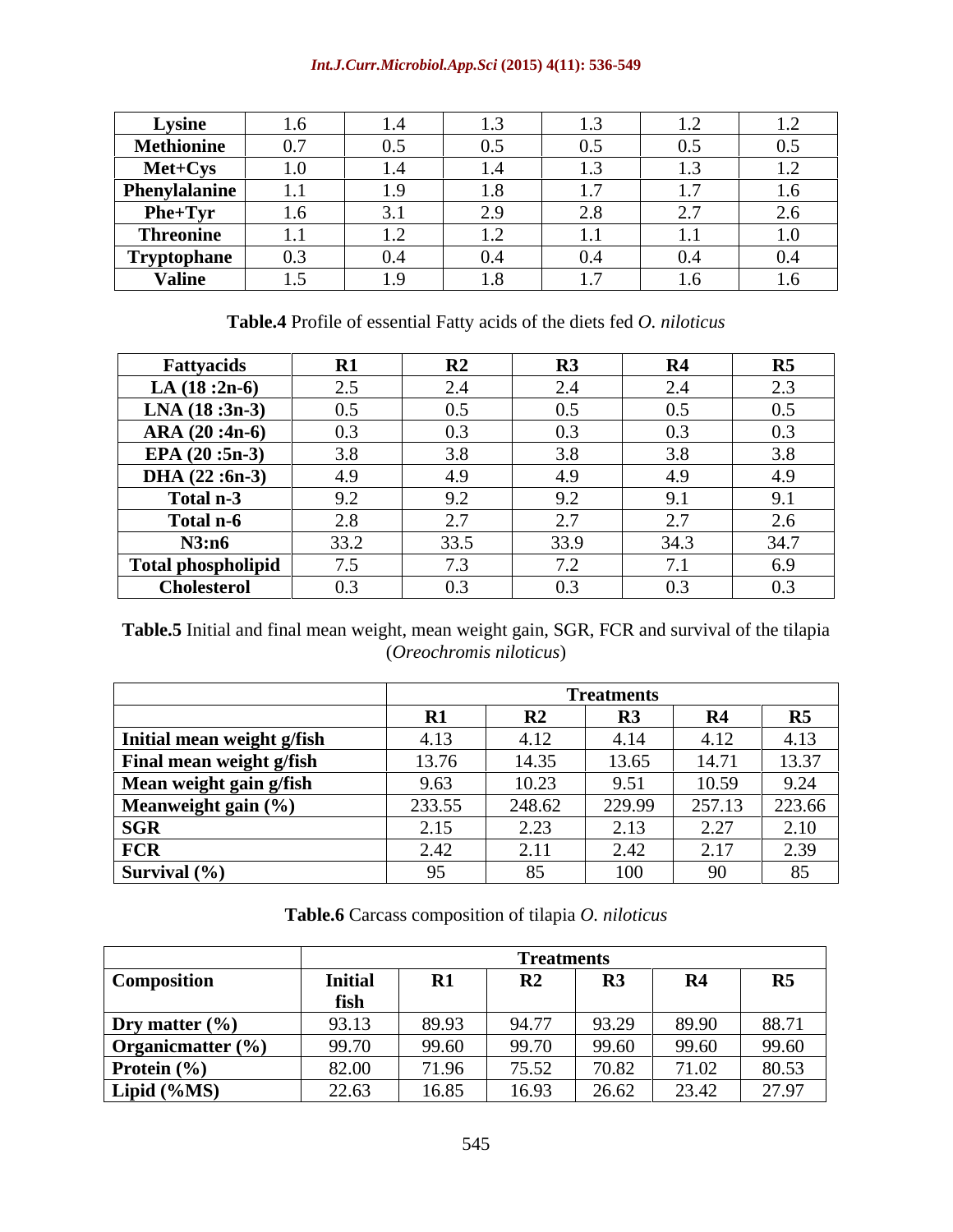meal (MLM) provided at 0, 15, 30, 45 and gain of chickens in G2 (EM solution), G3 60g 100g-1 of total dietary crude protein. The results showed the specific growth rate  $(2.73, 2.18, 1.44, 1.44 \text{ and } 0.97 \% \text{ day}^{-1})$  and<br>an increase in feed conversion ratio  $(2.26,$ 3.11, 4.97, 4.34 and 7.27) respectively. This

In this study, the amino acid content of the experimental diets showed reduction of gain was more pronounced in the two histidine, lysine and méthionine as treatment groups. Net weight gains G1 compared with NRC, 2011. Methionine (control), G2 (Bokashi 5%) and G3 generally limits amino acid and methionine deficiency, which frequently causes reduced growth (Jackson *et al.,* 1982; Gaber, 2006). This indicates that methionine deficiency **Carcass composition** may be one of the reasons responsible for the lower growth performance and poorer There was no significant difference for the diet utilization of the groups fed on the diets supplemented with moringa leaves. Similar fed with different diets and initial fish**.** By to a study report of low dietary levels of methionine, growth of juvenile hybrid significant difference (P<0.05) was striped bass and increased mortality has observed. The dry matter contents of the been shown (Keembiyehetty and Gatlin, carcass of fish subject to R2 diet (94.77%) 1993). The slight difference observed may be due to various moringa  $+$  EM rates used, significant difference (P $>0.05$ ) with those of various components, formulation methods, the carcass of initial fish (93.13%). The dry different environmental conditions, the level matter contents of the carcass of fish fed of food intake and the experimental period.

Some authors using different animals have demonstrated the importance of EM in growth. Li *et al.* (1997) showed an increase consumption of eggs weight was 2.52 for the the four groups namely G1 (control), G2 (EM solution), G3 (Bokashi) and G4 (both

Diets for growth trial were formulated in experience reached 1492 g, 1812 g, 1788 g such a way that processed Moringa leaves and 1860 g, respectively. The net weight ) and and 30.5%, respectively. Finally, Niang an increase in feed conversion ratio (2.26, (2013), showed that those fed with food was, in a large scale, due to the saponins and average weight gain (70.73%), followed by other anti-nutritional factors which affected the group fed GE (54.15%) and lower is palatability (Madalla *et al.,* 2013) noticed in fish fed the control diet (20.00%). gain of chickens in G2 (EM solution), G3 (Bokashi) and G4 (both solutions EM Bokashi  $+$ ) on the G1 control was  $30.5$ ; 24.6 made with MS have the absolute best

> Dahal (1997) showed that the goats weight (Bokashi 10%) reached 2.2 kg; 3.64 kg and 5.27 kg, respectively.

### **Carcass composition**

carcass organic matter content between fish cons for carcass dry matter content, significant difference (P<0.05) was and R3 (93.29%) did not have any significant difference (P>0.05) with those of with R1 diets (89.93%), R4 (89.90%) and R5 (88.71%) were lower than those of initial fish (93.13 %).

in the average weight per hen for the EM group was 9.12 kg against 8.03 kg for the fish fed on the different types of diets. The control. The weight of the report food body protein content was significantly EM group and 2.64 for the control. They those fed diets with R5 (80.53%) and R2 also showed that the average body weight of (75.52%). While, the carcass protein content solution EM Bokashi +) in 54 days of Significant difference  $(P<0.05)$  was then observed in body composition of protein of higher in initial fish (82%), followed by those fed diets with R5 (80.53%) and R2 of fish fed with diets  $R1$  (71.96%),  $R4$ (71.02%) and R3 (70.82%) is lower than that of initial fish.Such results are not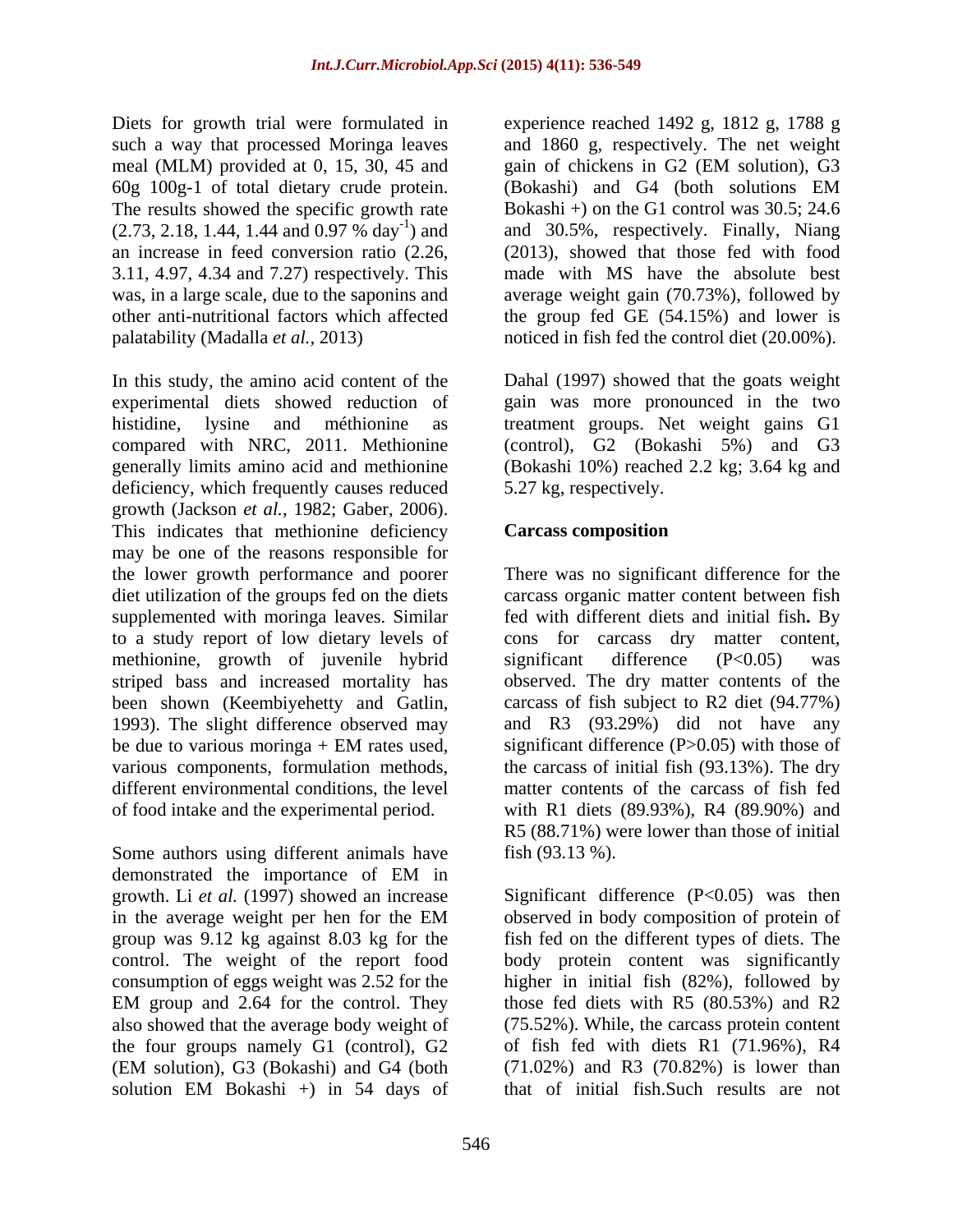Regarding the fat, there is significant would like to highly appreciate Mr. difference between initial fish (22.63%) and those fed with diets R1 (16.85%), R2 (16.93%), R3 (26, 62%) and R5 (27.97%). Fish fed with R5 and R3 diets presented the **Reference** highest fat carcass content. There was no significant difference of fat carcass Afuang, W., Siddhuraju, P., Becker, K. composition of tilapia fed with R4 diet (23.42%) and initial fish. Contrary to our results, Niang (2013, personal communication) reported that there is no significant difference in lipid body content methanol extracts of moringa of initial fish and that of the group fed with EM. The highest value was observed in the sprowth performance and feed control group.  $\Box$  in  $\Box$  in  $\Box$  in  $\Box$  in  $\Box$  in the tilapia

In conclusion, the main objective of this survey was to identify which of food stuffs doi:  $10.1046/1.1365$ made from local inputs remain 2109.2003.00920.x resolve the problem of the lack of fish feed conversion ratios of fry fed available and fish farmers contributes to the development of aquaculture. Following this investigation, encouraging results, although preliminary, were obtained. Given growth performance and feed efficiency, we can, in Dahal, B.K. 1997. Effective microorganism the current state of knowledge, consider the for animal production. R4diet as the most promising one. However, we must recognize that the successful R4 diet still accused of nutrient deficiencies, Enda, H.S., Boyd, E.C. 1997. Dynamics of this diet is far from balanced. Thus, it would be interesting to deepen the work performed USA. 437 Pp. by determining the profile of essential amino acids (EAA) of experimental diets and fish flesh after the test. Future studies may also address the effect of different treatments on biochemical digestion. lates calcarifer. *ABAH Bioflux*, 6(2):

Our indebtedness to the National Agency of Aquaculture (NAA) for the supply of fish,

consistent with those reported by Niang vitamin and mineral premix. We would (2013) who reported that the protein content highly appreciate the assistance of staff is higher in fish fed EM than initial fish. members of ENSA (EcoleNationale des Sciences Agronomiques) laboratory. We RenéNdiéroFALL's contribution for his critical review on this manuscript.

### **Reference**

- 2003. Aquaculture research (Impact Factor: 1.38). Comparative nutritional evaluation of raw, methanol extracted residues and methanol extracts of moringa (*Moringa oleifera* Lam.) leaves on growth performance and utilization in Nile tilapia (*Oreochromis niloticus* L.). *Aquacult. Res.,* 34(13): 1147–1159. doi: 10.1046/j.1365- 2109.2003.00920.x
- zootechnically interesting. This attempt to Chiseva, S. 2006. The growth rates and feed conversion ratios of fry fed conventional fry diets and *Moringa oleifera* supplemented diets. B. Sc. Dissertation, Bindura University of Science Education, Zimbabwe.
	- for animal production. [www.infrc.or.jp/english/KNF\\_Data\\_](http://www.infrc.or.jp/english/KNF_Data_) [Base\\_Web/.../C6-3-227.pdf](Base_Web/.../C6-3-227.pdf)
	- Pond Aquaculture.CRC Press, LLC, USA. 437 Pp.
	- Erlinda S. Ganzon-Naret, 2014. Utilization of *Moringa oleifera* leaf meals as plant sources at different inclusion levels in fish meal based diets fed to 158–167.
- **Acknowledgements** Folch, J., Lees, M., Sloane Stanley, G. 1957. A simple method for the isolation and purification of total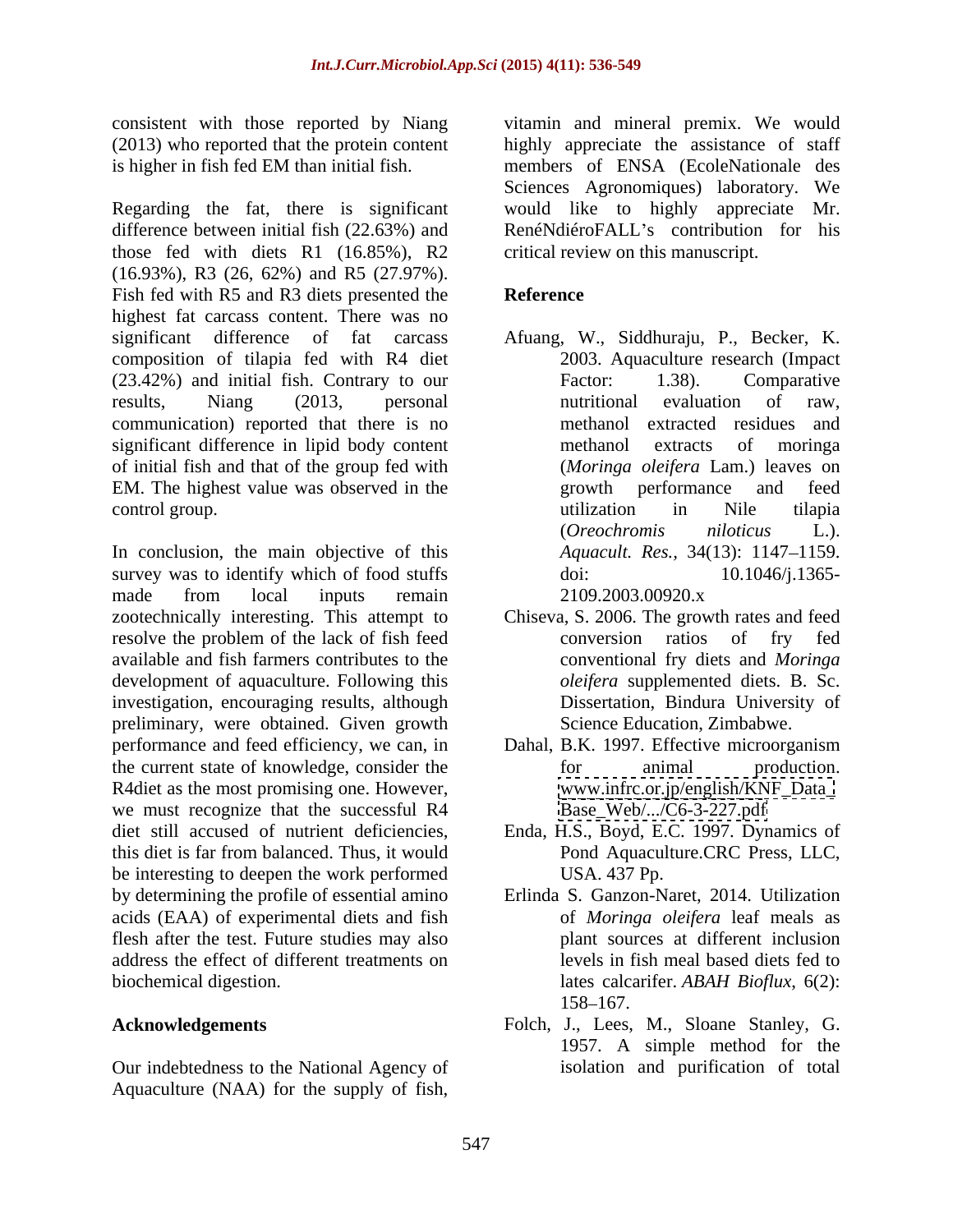- Fuller, R. 1989. Probiotics in man and 9(49): 8467–8471.
- Gaber, M.M. 2006. Partial and complete *Aquacult. Res.,* 37: 986–993. 5(1): 8–15.
- 
- Huang, Yong- Chun, Wang Sheng-lun,
- Ismah, A. 2011, la Malaisie (Environment activist): farming and gardening with
- tilapia *Sarotherodon mossambicus.*
- 
- 
- H.M., Nassrallah, A.A., Aboul-

lipids from animal tissues. *J. Biol. Chem.,* 226(1): 497 509. hepatocarcinoma. *Afr. J. Biotechnol.,* two leukemias and a 9(49): 8467–8471.

- animals. *J. Appl. Bacteriol.,* 66: 365 378. Okaeme, A.N., Atiribom, R.Y., replacement of fish meal by broad The role of probiotics in bean meal in feeds for Nile tilapia, aquaculture in Nigeria -a review. *Oreochromis niloticus*, L., fry. *Continental J. Fish. Aquatic Sci.,* Kolndadacha, O.D., Adikwu, I.A., Mohammed, A., Musa, Y.M. 2011. The role of probiotics in  $5(1)$ : 8-15.
- Hossain, M.A., Focken, U., Becker, K. Li Wei-jionge, *et al.* 1997. Effective 2003. Antinutritive effects of microorganisms for sustainable galactomannan rich endosperm of microorganisms for sustainable animal production in China.
	- Sesbania (*Sesbania aculeata*) seeds Mélard C. Choix des sites, qualité de l'eau et on growth and feed utilisation in systèmes d élevage en aquaculture. tilapia, *Oreochromis niloticus.* CEFRA. Université de LiègeStation *Aquacult. Res.*, 34: 1171 – 1179. d'aquaculture de Tihange, 1999. 80 Pp.
	- Huang Zhi-min, LI Cat-lin, 1999. Niang, 2013. Communication personnelle. Effect of effective microorganism Pour son mémoire en TS CNFTPA. Pour son mémoire en TS CNFTPA.
- (EM) on the growth of Jian carp and Nouala, F.S.,Akinbamijo, O.O., Adewumi, the quality of water. *J. JIMEI Univ.* A., Hoffman, S., Muetzel, S., *Natural Sci.,* Becker, K. 2006 The influence of effective microorganisms (EM). vitro gas production and digestibility Jackson, A.J., Apper, R.S., Matty, A.S. of groundnut hay. Livestock 1982. Evaluation of some plant Research for Rural Development proteins in complete diets for the 18(121). Article available at: *Aquaculture,* 27: 97 109. *Moringa olifera* leaves as substitute to conventional concentrate on the in of groundnut hay. Livestock 18(121). Article available at: <http://www.lrrd.org/lrrd18/9/noual> 8121.htm.
- Joyner, S.P. 1985. SAS/STAT Guide for NRC, 2011. National Research Council Personal Computer, Statistical Nutrient Requirements of Fish, Analysis System Institute, Cary NC, Washington (DC); National USA. Academy of Sciences. Washington (DC); National
- Keembiyehetty, C.N., Gatlin, D.M. 1993. Olvera, N.M.A., Campus, G.S., Sabido, Total sulfur amino acid requirement G.M., Martinez, P.C.A. 1990. The of juvenile hybrid striped bass (*Morone chrysops × M. saxatilis*). concentrates as a protein source in *Aquaculture,* 110: 331 339 Khalafalla, M.M., Abdellatef, E., Dafalla, mossambicus). Aquaculture, 90: use of alfalfa leaf protein diets for tilapia (*Oreochromis mossambicus*)*. Aquaculture,* 90:  $291 - 302.$ 
	- Enein, K.M., Lightfoot, D.A., El- Ozovehe, B.N. 2013. Growth performance, Deeb, F.E., Elo-Shemy, H.A. 2010 hematological indices and some Active principle from *Moringa oleifera* Lam leaves effective against biochemical enzymes of juveniles *Clarias gariepinus* (Burchell 1822)